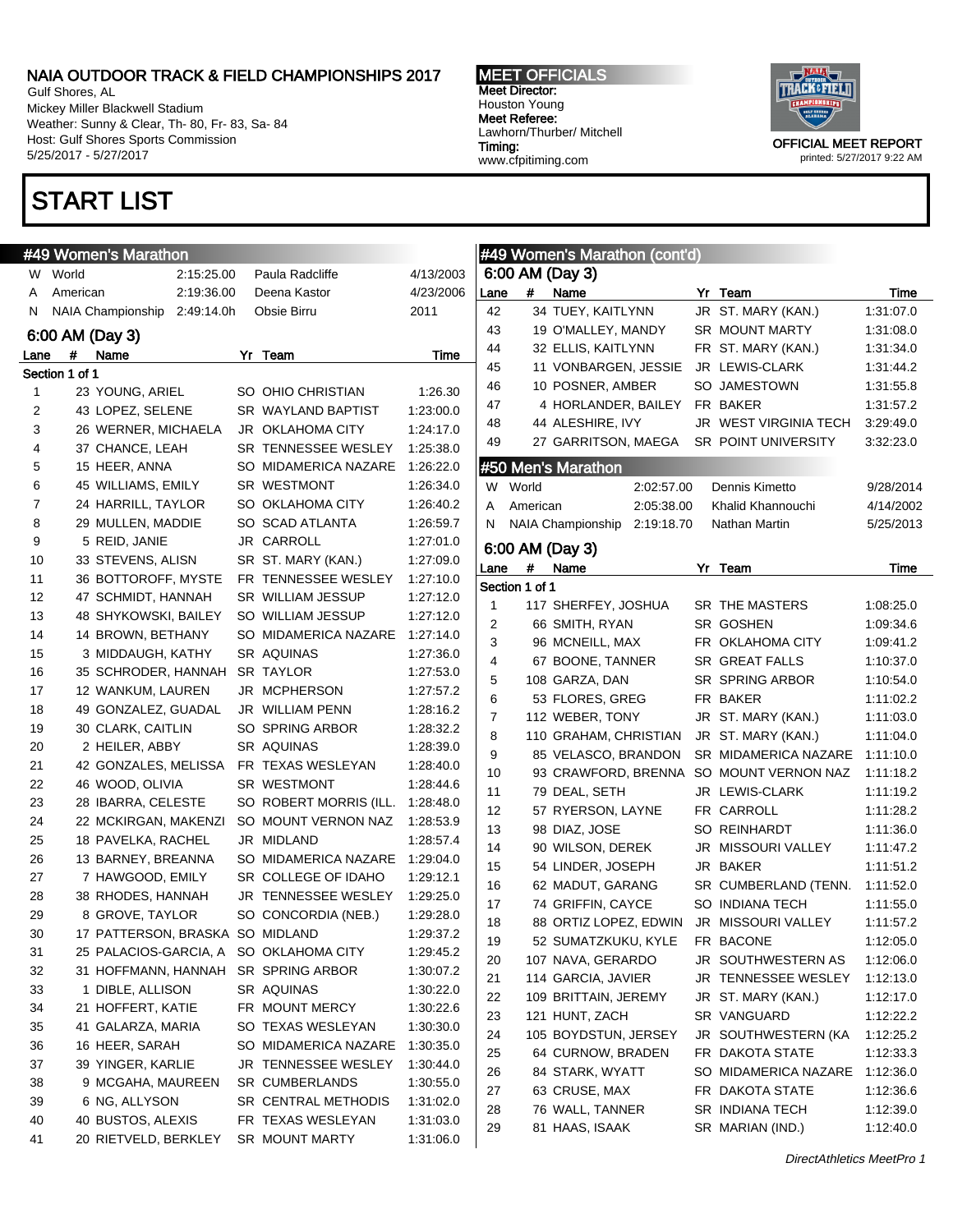Gulf Shores, AL Mickey Miller Blackwell Stadium Weather: Sunny & Clear, Th- 80, Fr- 83, Sa- 84 Host: Gulf Shores Sports Commission 5/25/2017 - 5/27/2017

# START LIST

MEET OFFICIALS Meet Director: Houston Young Meet Referee: Lawhorn/Thurber/ Mitchell Timing: www.cfpitiming.com



|      | #50 Men's Marathon (cont'd) |                       |  |                             |           |              | #50 Men's Marathon (cont'd) |                                           |  |                                                                         |           |  |
|------|-----------------------------|-----------------------|--|-----------------------------|-----------|--------------|-----------------------------|-------------------------------------------|--|-------------------------------------------------------------------------|-----------|--|
|      |                             | 6:00 AM (Day 3)       |  |                             |           |              |                             | 6:00 AM (Day 3)                           |  |                                                                         |           |  |
| Lane | #                           | Name                  |  | Yr Team                     | Time      | Lane         | #                           | Name                                      |  | Yr Team                                                                 | Time      |  |
| 30   |                             | 60 MERRELL, PHILIP    |  | JR CORNERSTONE              | 1:12:41.2 | 75           |                             | 78 SPEARS, TRAIL                          |  | SR KANSAS WESLEYAN                                                      | 1:14:48.0 |  |
| 31   |                             | 73 FRANK, ANTHONY     |  | <b>SR INDIANA TECH</b>      | 1:12:44.0 | 76           |                             | 104 SMITH, MATTHEW                        |  | SR SCAD SAVANNAH                                                        | 2:34:56.0 |  |
| 32   |                             | 75 KIMBLE, NATE       |  | <b>SR INDIANA TECH</b>      | 1:12:44.0 | 77           |                             | 103 O'DELL, SEBASTIAN                     |  | SR SCAD SAVANNAH                                                        | 2:46:36.0 |  |
| 33   |                             | 58 STEELE, ZACHARY    |  | <b>SR CORBAN</b>            | 1:12:45.0 |              |                             | #34 Men's Shot Put                        |  |                                                                         |           |  |
| 34   |                             | 61 VROEGH, KEVIN      |  | JR CORNERSTONE              | 1:12:46.2 |              |                             |                                           |  | All receive 3 attempts, top 9 + ties advance for 3 additional attempts. |           |  |
| 35   |                             | 77 YOUNG, MATTHEW     |  | SO JAMESTOWN                | 1:12:49.2 | W            | World                       | 23.12m                                    |  | <b>Randy Barnes</b>                                                     | 5/20/1990 |  |
| 36   |                             | 89 REVELES, VICTOR    |  | JR MISSOURI VALLEY          | 1:12:50.2 | Α            | American                    | 23.13m                                    |  | <b>Randy Barnes</b>                                                     | 5/20/1990 |  |
| 37   |                             | 55 ANNIS, JORDAN      |  | SR BETHEL (IND.)            | 1:12:53.2 | N            |                             | 20.06m<br>NAIA Championship               |  | Steve Ercegovac                                                         | 2000      |  |
| 38   |                             | 72 CORRION, CHRISTIAN |  | SO INDIANA TECH             | 1:12:55.0 | С            |                             | College Outdoor<br>22.00m                 |  | John Godina                                                             | 6/3/1995  |  |
| 39   |                             | 92 BOWMAN, EVAN       |  | SR MOUNT MERCY              | 1:12:56.0 |              |                             |                                           |  |                                                                         |           |  |
| 40   |                             | 99 CARPENTER, KAMER   |  | FR RIO GRANDE               | 1:12:56.3 |              |                             | 1:00 PM (Day 3)                           |  |                                                                         |           |  |
| 41   |                             | 106 HERRERA, ROBERT   |  | FR SOUTHWESTERN AS          | 1:12:57.0 | Lane         | #                           | Name                                      |  | Yr Team                                                                 | Mark      |  |
| 42   |                             | 111 RAMIREZ, JOSHUA   |  | JR ST. MARY (KAN.)          | 1:12:58.0 |              | Flight 1 of 3               |                                           |  |                                                                         |           |  |
| 43   |                             | 119 FITZSIMMONS, KEEG |  | <b>SR TRINITY CHRISTIAN</b> | 1:12:58.2 | $\mathbf{1}$ |                             | 939 STUART, MALIK                         |  | JR INDIANA TECH                                                         | 17.16m    |  |
| 44   |                             | 101 GUY, DALLAS       |  | SR RIO GRANDE               | 1:13:03.7 | 2            |                             | 790 LURZ, ZACHARY                         |  | SR CONCORDIA (NEB.)                                                     | 17.91m    |  |
| 45   |                             | 124 WARD, AARON       |  | SR WALDORF                  | 1:13:04.0 | 3            |                             | 789 KREUTZER, PHILIP                      |  | SR CONCORDIA (NEB.)                                                     | 15.85m    |  |
| 46   |                             | 91 HINCHER, RYLAN     |  | SO MONTREAT                 | 1:13:04.4 | 4            |                             | 1160 MITCHELL, KYLE                       |  | SR ST. FRANCIS (ILL.)                                                   | 16.52m    |  |
| 47   |                             | 100 FREED, BLAKE      |  | SR RIO GRANDE               | 1:13:05.7 | 5            |                             | 1075 JUDSON, GRANT                        |  | SR OLIVET NAZARENE                                                      | 16.07m    |  |
| 48   |                             | 125 NEGRETE, DOUGLAS  |  | JR WEST VIRGINIA TECH       | 1:13:06.0 | 6            |                             | 1271 STEELE, RAY                          |  | FR WILLIAM WOODS                                                        | 15.60m    |  |
| 49   |                             | 56 WALBOTT, JARRETT   |  | JR BETHEL (IND.)            | 1:13:06.2 | 7            |                             | 717 WILSON, KYLE                          |  | JR BETHEL (KAN.)                                                        | 16.01m    |  |
| 50   |                             | 120 VELTHUIZEN, CODY  |  | <b>SR TRINITY CHRISTIAN</b> | 1:13:08.2 | 8            |                             | 695 WEIDENHAMER, CLA                      |  | SR AQUINAS                                                              | 15.97m    |  |
| 51   |                             | 68 JONES, PEYTON      |  | SO GREAT FALLS              | 1:13:09.2 | 9            |                             | 1081 VOLLRATH, BRYCE                      |  | FR OLIVET NAZARENE                                                      | 16.93m    |  |
| 52   |                             | 122 MEINERS, NATHAN   |  | JR WALDORF                  | 1:13:10.0 |              | Flight 2 of 3               |                                           |  |                                                                         |           |  |
| 53   |                             | 115 ORELLANA, FERNAND |  | SO TEXAS WESLEYAN           | 1:13:10.0 | $\mathbf{1}$ |                             | 712 OSTRANDER, KYLE                       |  | SR BETHEL (IND.)                                                        | 16.12m    |  |
| 54   |                             | 113 SCOTT, AARON      |  | SR TAYLOR                   | 1:13:13.2 | 2            |                             | 1060 BAUMAN, CODY                         |  | JR NORTHWESTERN (IO                                                     | 16.18m    |  |
| 55   |                             | 95 WARREN, AUSTIN     |  | JR NORTHWESTERN (IO         | 1:13:14.3 | 3            |                             | 839 BERRECKMAN, BEN                       |  | JR DOANE                                                                | 16.30m    |  |
| 56   |                             | 97 ROLDAN, ISAAC      |  | SO OKLAHOMA CITY            | 1:13:20.2 | 4            |                             | 1268 SEDDON, DEREK                        |  | SR WILLIAM PENN                                                         | 16.11m    |  |
| 57   |                             | 126 WILSON, KALEB     |  | SR WILLIAM WOODS            | 1:13:24.0 | 5            |                             | 841 BRITTAIN, ZACH                        |  | SO DOANE                                                                | 18.02m    |  |
| 58   |                             | 123 MURLEY, ANDREW    |  | FR WALDORF                  | 1:13:27.0 | 6            |                             | 766 MEYER, BEAUGH                         |  | JR CARROLL                                                              | 16.05m    |  |
| 59   |                             | 116 SWIATOCHA, DAVID  |  | SR TEXAS WESLEYAN           | 1:13:34.0 | 7            |                             | 761 EMTER, CHRIS                          |  | JR CARROLL                                                              | 16.80m    |  |
| 60   |                             | 71 KEIFER, LUCAS      |  | JR HASTINGS                 | 1:13:48.0 | 8            |                             | 700 PEOPLES, CORY                         |  | JR BAKER                                                                | 16.00m    |  |
| 61   |                             | 94 GALLOWAY, LUKE     |  | SR NORTHWESTERN (IO         | 1:13:51.6 | 9            |                             | 943 COIL, BRENNAN                         |  | SO INDIANA WESLEYAN                                                     | 16.35m    |  |
| 62   |                             | 118 CLARK, ALEX       |  | SR TRINITY CHRISTIAN        | 1:13:53.2 |              | Flight 3 of 3               |                                           |  |                                                                         |           |  |
| 63   |                             | 83 KATZDORN, KURT     |  | SR MCPHERSON                | 1:13:53.2 | 1            |                             | 1086 JENSEN, MICHAEL                      |  | SO OTTAWA                                                               | 15.72m    |  |
| 64   |                             | 50 TARSA, NICHOLAS    |  | SR AQUINAS                  | 1:13:57.0 | 2            |                             | 907 WELLINGTON, ALEX                      |  | JR HASTINGS                                                             | 17.68m    |  |
| 65   |                             | 65 FRIESEN, ISAIAH    |  | JR GOSHEN                   | 1:13:58.7 | 3            |                             | 1112 DREW, ROBERT                         |  | JR SIENA HEIGHTS                                                        | 15.83m    |  |
| 66   |                             | 102 LOUGHRAN, EDDIE   |  | SO ROCKY MOUNTAIN           | 1:14:00.2 | 4            |                             | 785 BOELLSTORFF, CODY SR CONCORDIA (NEB.) |  |                                                                         | 15.65m    |  |
| 67   |                             | 80 ROSALES, PACO      |  | SO LINDENWOOD-BELLE         | 1:14:01.8 | 5            |                             | 1233 LYNCH, DANIEL                        |  | SO WEST VIRGINIA TECH                                                   | 15.72m    |  |
| 68   |                             | 51 ROA, EDUARDO       |  | SR BACONE                   | 1:14:08.0 | 6            |                             | 931 RILEY, NATHAN                         |  | SO INDIANA TECH                                                         | 15.42m    |  |
| 69   |                             | 69 KALBFLEISCH, JACE  |  | SR GREAT FALLS              | 1:14:09.0 | 7            |                             | 1031 SABATA, SETH                         |  | SO MIDLAND                                                              | 17.11m    |  |
| 70   |                             | 86 CASSIDY, CORTLAND  |  | SO MIDLAND                  | 1:14:09.7 | 8            |                             | 1053 SOVIAK, MITCHELL                     |  | SO MOUNT VERNON NAZ                                                     | 15.40m    |  |
| 71   |                             | 87 ELLIS, BRANDON     |  | SR MILLIGAN                 | 1:14:13.0 |              |                             |                                           |  |                                                                         |           |  |
| 72   |                             | 59 CURTIS, TREVOR     |  | JR CORNERSTONE              | 1:14:30.2 |              |                             |                                           |  |                                                                         |           |  |
| 73   |                             | 82 DOMINGUEZ, JONATH  |  | JR MCPHERSON                | 1:14:30.2 |              |                             |                                           |  |                                                                         |           |  |
| 74   |                             | 70 ROBB, MATT         |  | SR GREAT FALLS              | 1:14:31.0 |              |                             |                                           |  |                                                                         |           |  |
|      |                             |                       |  |                             |           |              |                             |                                           |  |                                                                         |           |  |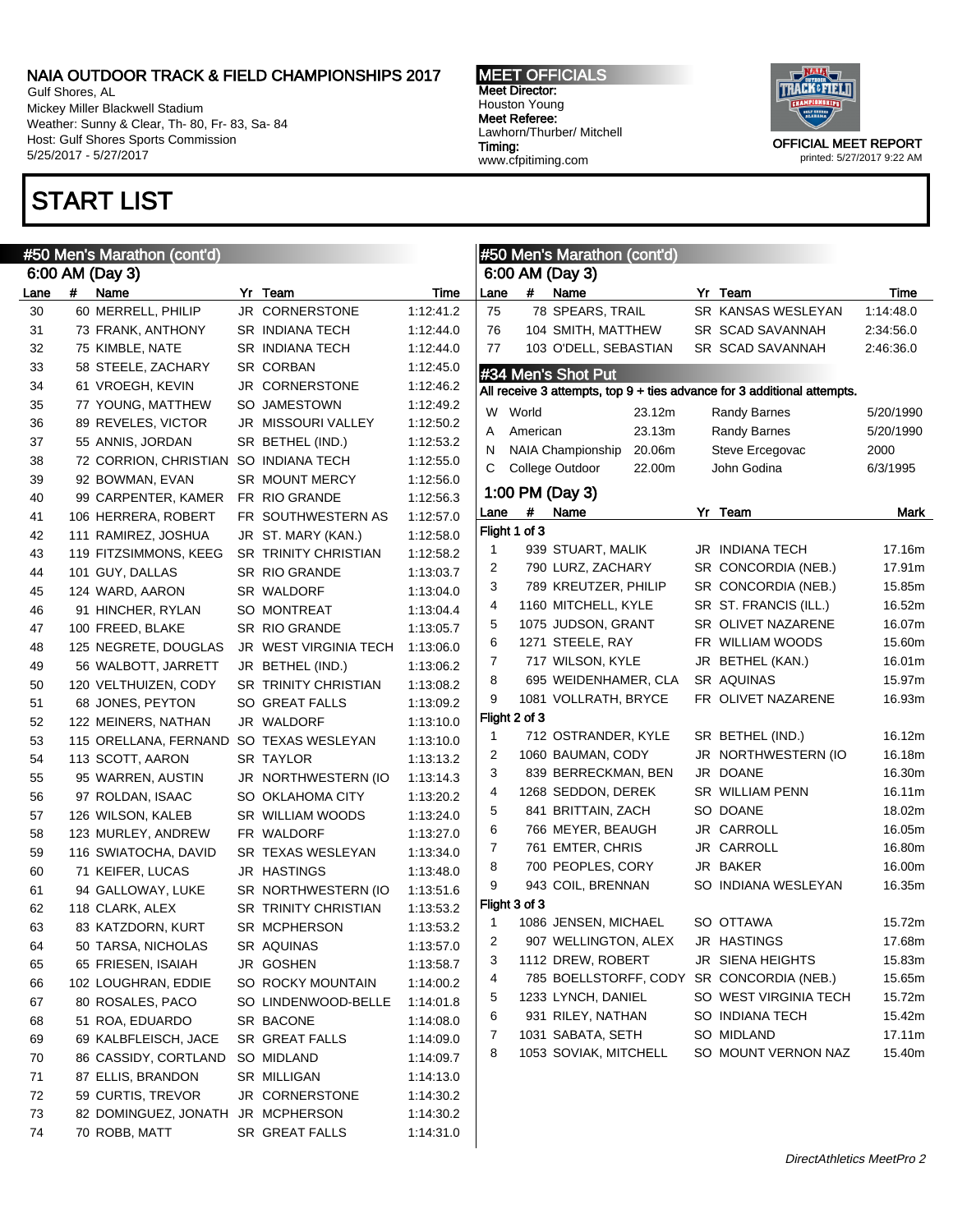Gulf Shores, AL Mickey Miller Blackwell Stadium Weather: Sunny & Clear, Th- 80, Fr- 83, Sa- 84 Host: Gulf Shores Sports Commission 5/25/2017 - 5/27/2017

## START LIST

MEET OFFICIALS Meet Director: Houston Young Meet Referee: Lawhorn/Thurber/ Mitchell Timing: www.cfpitiming.com



|      | #28 Men's Pole Vault                                                                             |        |                       |           |              |               | #32 Men's Triple Jump (cont'd) |       |                          |           |
|------|--------------------------------------------------------------------------------------------------|--------|-----------------------|-----------|--------------|---------------|--------------------------------|-------|--------------------------|-----------|
|      | Progression-                                                                                     |        |                       |           |              |               | 1:30 PM (Day 3)                |       |                          |           |
| W.   | World                                                                                            | 6.14m  | Sergey Budka          | 7/31/1994 | Lane         | #             | Name                           |       | Yr Team                  | Mark      |
| A    | American                                                                                         | 6.04m  | <b>Brad Walker</b>    | 6/8/2008  | 5            |               | 827 STANTON, TY                |       | FR DICKINSON ST.         | 14.57m    |
| N    | NAIA Championship                                                                                | 5.56m  | <b>Billy Olson</b>    | 1982      | 6            |               | 848 KUSENA, SHINGAI            |       | JR DOANE                 | 14.67m    |
| C    | College Outdoor                                                                                  | 5.98m  | Lawrence Johnson      | 5/25/1996 | 7            |               | 1033 BOBO, TREMAINE            |       | SO MISSOURI BAPTIST      | 14.39m    |
|      | 1:00 PM (Day 3)                                                                                  |        |                       |           | 8            |               | 1013 MUNKHOLM, JONNYT          |       | JR MENLO COLLEGE         | 14.61m    |
| Lane | #<br>Name                                                                                        |        | Yr Team               | Mark      | 9            |               | 696 BARNES, JEREMI             |       | FR AVILA                 | 14.60m    |
|      | Flight 1 of 1                                                                                    |        |                       |           |              | Flight 2 of 3 |                                |       |                          |           |
| 1    | 1084 GRETZ, SETH                                                                                 |        | <b>JR OREGON TECH</b> | 4.90m     | $\mathbf{1}$ |               | 757 SPENCE, TOBIAS             |       | FR CARDINAL STRITCH      | 14.54m    |
| 2    | 1116 JOHNSON, DEVONTE                                                                            |        | FR SIENA HEIGHTS      | 4.90m     | 2            |               | 1272 COLEMAN, KEAIREZ          |       | SO XAVIER-LOUISIANA      | 14.32m    |
| 3    | 797 WIECHMAN, LUCAS                                                                              |        | SR CONCORDIA (NEB.)   | 5.06m     | 3            |               | 1216 PATRICK, DONTAVIO         |       | FR VOORHEES              | 14.47m    |
| 4    | 770 BESAND, PEYTON                                                                               |        | FR CENTRAL METHODIS   | 4.60m     | 4            |               | 837 ARNOLD, HENRY              |       | FR DOANE                 | 14.45m    |
| 5    | 774 STEITZ, KIVEN                                                                                |        | SR CENTRAL METHODIS   | 4.76m     | 5            |               | 988 THOMPSON, ANTHON           |       | JR LINDSEY WILSON        | 14.53m    |
| 6    | 998 JOHNSON, GARRETT                                                                             |        | FR MARIAN (IND.)      | 4.60m     | 6            |               | 1153 AIKINS, AKWASI            |       | FR ST. FRANCIS (ILL.)    | 14.47m    |
| 7    | 846 KLEIN, ANDREW                                                                                |        | JR DOANE              | 4.90m     | 7            |               | 1021 LEWIS, MICHAEL            |       | SR MIDAMERICA NAZARE     | 14.38m    |
| 8    | 850 OELKE, HOLDEN                                                                                |        | SR DOANE              | 4.80m     | 8            |               | 984 MOSHELEKETI, GOAB          |       | <b>JR LINDSEY WILSON</b> | 15.64m    |
| 9    | 994 CONDE, MOUSSA                                                                                |        | SO MARIAN (IND.)      | 4.70m     | 9            |               | 849 MILLER, DE'ANDRE           |       | JR DOANE                 | 14.81m    |
| 10   | 851 SUDBECK, LEVI                                                                                |        | FR DOANE              | 4.70m     |              | Flight 3 of 3 |                                |       |                          |           |
| 11   | 759 BRADY, KEATON                                                                                |        | SO CARROLL            | 4.70m     | $\mathbf{1}$ |               | 928 PARTEE, JORDAN             |       | JR INDIANA TECH          | 14.34m    |
| 12   | 794 REICHERT, TYRELL                                                                             |        | SO CONCORDIA (NEB.)   | 4.70m     | 2            |               | 1214 SALLEE, MASON             |       | FR VANGUARD              | 14.35m    |
| 13   | 682 BELL, CURTIS                                                                                 |        | JR AQUINAS            | 5.18m     | 3            |               | 921 LINTZ, ISAIAH              |       | SR INDIANA TECH          | 14.45m    |
| 14   | 807 FOX, DEON                                                                                    |        | SR CORNERSTONE        | 4.70m     | 4            |               | 919 DIXON, ALAIN               |       | JR INDIANA TECH          | 14.35m    |
| 15   | 865 HIDALGO, LUCAS                                                                               |        | FR EASTERN OREGON     | 4.70m     | 5            |               | 1123 BELTZ, ZACH               |       | SO SOUTHERN OREGON       | 14.38m    |
| 16   | 1181 DEHAAN, JONATHAN                                                                            |        | FR TAYLOR             | 4.90m     | 6            |               | 699 PARKER, AVERY              |       | JR BAKER                 | 14.26m    |
| 17   | 683 BERZLEY, SCOTT                                                                               |        | SO AQUINAS            | 4.75m     | 7            |               | 1225 IRVING, DONTE             |       | FR WAYLAND BAPTIST       | 14.59m    |
| 18   | 1028 BROWN, ISAIAH                                                                               |        | FR MIDLAND            | 4.75m     | 8            |               | 1203 BAILEY, XAVIER            |       | FR UNION (KY.)           | 14.20m    |
| 19   | 698 BUSH, MATT                                                                                   |        | SR BAKER              | 4.60m     |              |               | #25 Women's High Jump          |       |                          |           |
| 20   | 958 BECKER, DANIEL                                                                               |        | SO JUDSON             | 4.65m     |              | Progression-  |                                |       |                          |           |
| 21   | 771 BROADUS, JOSHUA                                                                              |        | SO CENTRAL METHODIS   | 4.66m     |              | W World       |                                | 2.09m | Stefka Kostadinova       | 8/30/1987 |
| 22   | 764 HILBORN, GUNNAR                                                                              |        | SR CARROLL            | 4.60m     | A            | American      |                                | 2.05m | <b>Chaunte Lowe</b>      | 6/26/2010 |
| 23   | 925 MCKENZIE, JUSTIN                                                                             |        | JR INDIANA TECH       | 5.07m     | N            |               | NAIA Championship              | 1.89m | Latrese Johnson          | 1991      |
| 24   | 1098 MESSER, WILLIAM                                                                             |        | FR RIO GRANDE         | 4.60m     | C            |               | College Outdoor                | 1.99m | <b>Brigetta Barrett</b>  | 5/11/2013 |
| 25   | 1006 WILSON, CLAYTON                                                                             |        | SO MARIAN (IND.)      | 4.60m     |              |               |                                |       |                          |           |
|      |                                                                                                  |        |                       |           |              |               | 2:00 PM (Day 3)                |       |                          |           |
|      | #32 Men's Triple Jump<br>All receive 3 attempts, top 9 + ties advance for 3 additional attempts. |        |                       |           | Lane         | #             | Name                           |       | Yr Team                  | Mark      |
|      |                                                                                                  |        |                       |           |              | Flight 1 of 1 |                                |       |                          |           |
|      | W World                                                                                          | 18.29m | Jonathan Edwards      | 8/7/1995  | 1            |               | 525 JOHNSON, MARISSA           |       | SR SIENA HEIGHTS         | 1.78m     |
| A    | American                                                                                         | 18.09m | Kenny Harrison        | 7/27/1996 | 2            |               | 408 ARELLANO, KAIANN           |       | JR JAMESTOWN             | 1.68m     |
| N    | NAIA Championship                                                                                | 16.32m | Carey Tyler           | 1981      | 3            |               | 642 COLLIER, BECKY             |       | SR WESTMONT              | 1.75m     |
| C    | College Outdoor                                                                                  | 17.57m | Keith Connor          | 6/5/1982  | 4            |               | 284 BROWN, SHAY                |       | SO DOANE                 | 1.74m     |
|      | 1:30 PM (Day 3)                                                                                  |        |                       |           | 5            |               | 287 DALE, ALEXIS               |       | FR DOANE                 | 1.74m     |
| Lane | #<br>Name                                                                                        |        | Yr Team               | Mark      | 6            |               | 269 MICHALSKI, EMILY           |       | SO DAVENPORT             | 1.65m     |
|      | Flight 1 of 3                                                                                    |        |                       |           | 7            |               | 516 PETTY, TYANNA              |       | JR RIO GRANDE            | 1.70m     |
| 1    | 1089 DAVIS, JRYI                                                                                 |        | <b>JR POINT PARK</b>  | 14.62m    | 8            |               | 316 MCBRIDE, HARLEY            |       | SR EASTERN OREGON        | 1.65m     |
| 2    | 1220 BOYD, LEON                                                                                  |        | JR WAYLAND BAPTIST    | 15.53m    | 9            |               | 557 COLLIER, BAILEY            |       | SR SOUTHWESTERN (KA      | 1.70m     |
| 3    | 1088 CARTER, TYLER                                                                               |        | FR POINT PARK         | 14.70m    | 10           |               | 496 BROWN, ANNE-LORR           |       | JR OLIVET NAZARENE       | 1.69m     |
| 4    | 910 DOTSON, VERNEST                                                                              |        | SR HUSTON-TILLOTSON   | 14.58m    | 11           |               | 194 CAMPBELL, OLIVIA           |       | SO BRITISH COLUMBIA      | 1.65m     |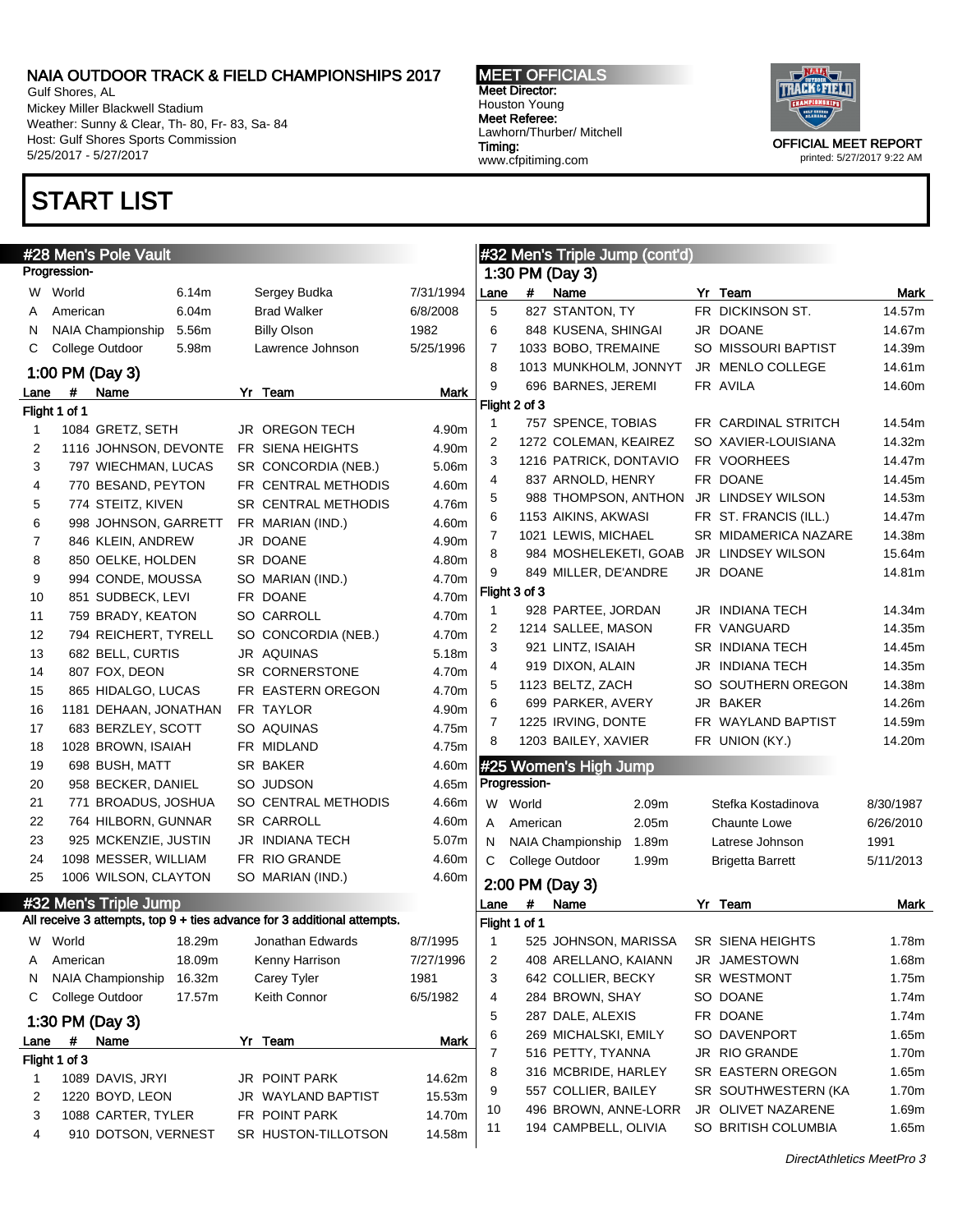Gulf Shores, AL Mickey Miller Blackwell Stadium Weather: Sunny & Clear, Th- 80, Fr- 83, Sa- 84 Host: Gulf Shores Sports Commission 5/25/2017 - 5/27/2017

# START LIST

#### MEET OFFICIALS Meet Director: Houston Young Meet Referee: Lawhorn/Thurber/ Mitchell Timing: www.cfpitiming.com



|      |               | #25 Women's High Jump (cont'd)    |                                                                         |           |      |                | #35 Women's Discus (cont'd)          |                             |           |
|------|---------------|-----------------------------------|-------------------------------------------------------------------------|-----------|------|----------------|--------------------------------------|-----------------------------|-----------|
|      |               | 2:00 PM (Day 3)                   |                                                                         |           |      |                | 2:00 PM (Day 3)                      |                             |           |
| Lane | #             | Name                              | Yr Team                                                                 | Mark      | Lane | #              | Name                                 | Yr Team                     | Mark      |
| 12   |               | 216 SCHMIDT, CRYSTAL              | SR CARROLL                                                              | 1.69m     | 6    |                | 237 EMBRAY, JACY                     | SO CONCORDIA (NEB.)         | 43.55m    |
| 13   |               | 459 NALTY, ASHLEIGH               | SR MISSOURI BAPTIST                                                     | 1.68m     | 7    |                | 426 PETTELL, PAIGE                   | FR LINDSEY WILSON           | 43.55m    |
| 14   |               | 636 SATO, NINA                    | JR WAYLAND BAPTIST                                                      | 1.68m     | 8    |                | 499 GEE, HANNAH                      | SR OLIVET NAZARENE          | 42.69m    |
| 15   |               | 299 SINTEK, CLAIRE                | SO DOANE                                                                | 1.68m     | 9    |                | 589 WINDLE, ALYSSA                   | SR TABOR                    | 47.95m    |
| 16   |               | 617 SUPERIOR, TAYLOR              | JR USC-BEAUFORT                                                         | 1.67m     |      |                |                                      |                             |           |
| 17   |               | 462 BRINSON, JONINA               | JR MOBILE                                                               | 1.65m     |      |                | #19 Women's 3000m Steeple            |                             |           |
| 18   |               | 331 BAKER, CHELSEA                | <b>JR FRIENDS</b>                                                       | 1.79m     | W    | World          | 8:52.78                              | Ruth Jebat                  | 8/27/2016 |
| 19   |               | 322 CHIN, DAVIA                   | FR EDWARD WATERS                                                        | 1.65m     | Α    | American       | 9:11.42                              | Emma Coburn                 | 7/12/2014 |
| 20   |               | 450 WALKER, ARDEEN                | FR MIDAMERICA NAZARE                                                    | 1.65m     | N    |                | <b>NAIA Championship</b><br>10:12.31 | Justyna Mudy                | 2009      |
| 21   |               | 368 ROSENBAUM, SAVAN              | SO HASTINGS                                                             | 1.71m     | С    |                | College Outdoor<br>9:24.41           | <b>Courtney Frerichs</b>    | 6/11/2016 |
| 22   |               | 376 GUIJARRO, CANDELL             | <b>JR INDIANA TECH</b>                                                  | 1.70m     |      |                | 2:00 PM (Day 3)                      |                             |           |
| 23   |               | 416 DICKERSON, KAYLYN SR LANGSTON |                                                                         | 1.65m     | Lane | #              | Name                                 | Yr Team                     | Time      |
|      |               |                                   |                                                                         |           |      | Section 1 of 1 |                                      |                             |           |
|      |               | #35 Women's Discus                |                                                                         |           | 1    |                | 179 DAWSON, LYNDEE                   | JR BIOLA                    | 10:29.72  |
|      |               |                                   | All receive 3 attempts, top 9 + ties advance for 3 additional attempts. |           | 2    |                | 288 DEWISPELARE, MARI                | SR DOANE                    | 10:31.91  |
| W.   | World         | 76.80m                            | Gabriele Reinsch                                                        | 7/9/1988  | 3    |                | 193 CAIRNS, BRIANNA                  | SR BRITISH COLUMBIA         | 10:44.53  |
| A    | American      | 69.17m                            | Gia Lewis-Smallwood                                                     | 8/30/2014 | 4    |                | 472 FLETCHER, MICHELL                | <b>SR NORTHWEST CHRISTI</b> | 10:51.64  |
| N    |               | NAIA Championship<br>58.69m       | Annie Hess                                                              | 2008      | 5    |                | 518 COOK, CAROLINE                   | JR SCAD SAVANNAH            | 10:52.25  |
| C    |               | College Outdoor<br>67.48m         | Meg Ritchie                                                             | 4/26/1981 | 6    |                | 178 CROY, STEPHANIE                  | JR BIOLA                    | 10:56.81  |
|      |               | 2:00 PM (Day 3)                   |                                                                         |           | 7    |                | 210 ESPOSITO, LEAH                   | <b>SR CARROLL</b>           | 11:01.10  |
|      | #             |                                   | Yr Team                                                                 |           | 8    |                | 473 GALE, MACIE                      | <b>SR NORTHWEST CHRISTI</b> |           |
| Lane |               | Name                              |                                                                         | Mark      | 9    |                |                                      |                             | 11:02.62  |
|      | Flight 1 of 3 |                                   |                                                                         |           |      |                | 639 BAKER, TERRI                     | SR WESTMONT                 | 11:09.15  |
| 1    |               | 291 GRINT, KATE                   | FR DOANE                                                                | 48.38m    | 10   |                | 606 INGOLDSBY, RACHAE SR THE MASTERS |                             | 11:10.12  |
| 2    |               | 226 OTERO, CLAIRE                 | JR COLLEGE OF IDAHO                                                     | 45.15m    | 11   |                | 227 RUSSELL, TAMIKA                  | SO COLLEGE OF IDAHO         | 11:11.21  |
| 3    |               | 367 RAMAEKERS, NICOLE             | <b>JR HASTINGS</b>                                                      | 48.11m    | 12   |                | 388 RILEY, KERIGAN                   | <b>SR INDIANA TECH</b>      | 11:11.92  |
| 4    |               | 503 VANNATTA, CARLIE              | JR OLIVET NAZARENE                                                      | 45.28m    | 13   |                | 253 CORYELL, CATHY                   | SR CORNERSTONE              | 11:14.44  |
| 5    |               | 248 SVOBODA, KATRICIA             | SR CONCORDIA (NEB.)                                                     | 48.27m    | 14   |                | 585 MORENO, LORENA                   | JR ST. MARY (KAN.)          | 11:15.35  |
| 6    |               | 247 STEINBRUECK, JAN              | JR CONCORDIA (NEB.)                                                     | 44.92m    | 15   |                | 336 FOLLETTE, CHRISTA                | SO FRIENDS                  | 11:18.45  |
| 7    |               | 366 PARISH, KEELY                 | SO HASTINGS                                                             | 45.40m    | 16   |                | 341 ZIMMERMAN, BROOK                 | <b>SR FRIENDS</b>           | 11:18.91  |
| 8    |               | 498 DAVIS, KYLIE                  | SO OLIVET NAZARENE                                                      | 45.78m    | 17   |                | 573 BALL, GRACIE                     | SR ST. FRANCIS (ILL.)       | 11:21.55  |
|      | Flight 2 of 3 |                                   |                                                                         |           | 18   |                | 182 HUNSAKER, HANNAH                 | JR BIOLA                    | 11:24.52  |
| 1    |               | 352 WELLS, TAYLOR                 | <b>SR GRAND VIEW</b>                                                    | 46.76m    |      |                | #20 Men's 3000m Steeple              |                             |           |
| 2    |               | 523 GEERLINGS, AMANDA             | FR SIENA HEIGHTS                                                        | 44.00m    | W    | World          | 7:53.63                              | SaÔf Shaheen                | 9/3/2004  |
| 3    |               | 406 SCHNEIDER, NICOLE             | SO INDIANA WESLEYAN                                                     | 42.79m    | A    | American       | 8:04.71                              | Evan Jager                  | 8/5/2014  |
| 4    |               | 369 THOMPSON, TEEKA               | SR HASTINGS                                                             | 48.10m    | N    |                | NAIA Championship<br>8:40.03         | David Cheromei              | 5/10/2015 |
| 5    |               | 244 SHAW, ADRIANNA                | FR CONCORDIA (NEB.)                                                     | 45.15m    | С    |                | College Outdoor<br>8:05.4h           | Henry Rono                  | 5/13/1978 |
| 6    |               | 529 O'NEILL, ASHLEY               | SR SIENA HEIGHTS                                                        | 47.70m    |      |                |                                      |                             |           |
| 7    |               | 246 SKOPERA, CARLEY               | SO CONCORDIA (NEB.)                                                     | 43.96m    |      |                | 2:20 PM (Day 3)                      |                             |           |
| 8    |               | 346 DAVIS, LAVON                  | FR GRAND VIEW                                                           | 44.89m    | Lane | #              | Name                                 | Yr Team                     | Time      |
|      | Flight 3 of 3 |                                   |                                                                         |           |      | Section 1 of 1 |                                      |                             |           |
| 1    |               | 245 SHAW, BETHANY                 | FR CONCORDIA (NEB.)                                                     | 46.83m    | 1    |                | 731 GAY, JOHN                        | JR BRITISH COLUMBIA         | 8:43.20   |
| 2    |               | 190 BLAKE, KAYLEE                 | SR BRIAR CLIFF                                                          | 46.35m    | 2    |                | 1057 WRIGHT, TJ                      | JR NORTHWEST CHRISTI        | 9:05.86   |
| 3    |               | 494 BOCK, LEA                     | SO OLIVET NAZARENE                                                      | 44.81m    | 3    |                | 1109 ROSS, ADRIAN                    | JR SHAWNEE STATE            | 9:08.39   |
| 4    |               | 243 ROBB, KALI                    | SR CONCORDIA (NEB.)                                                     | 43.80m    | 4    |                | 804 DEBOER, JOEY                     | SO CORNERSTONE              | 9:10.59   |
| 5    |               | 501 RINEHART, JEZRI               | SO OLIVET NAZARENE                                                      | 43.77m    | 5    |                | 727 BERGMAN, SEAN                    | FR BRITISH COLUMBIA         | 9:12.22   |
|      |               |                                   |                                                                         |           |      |                |                                      |                             |           |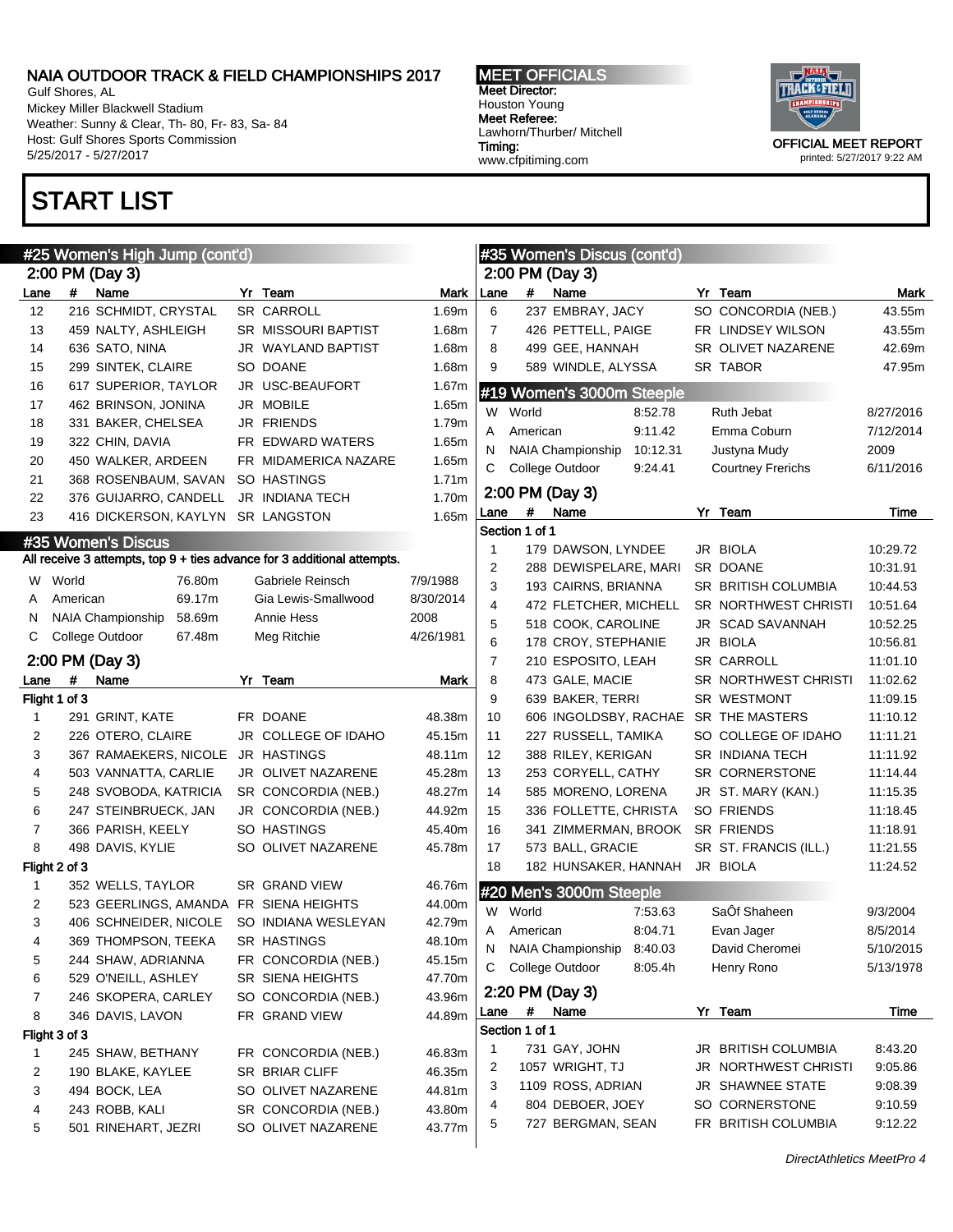Gulf Shores, AL Mickey Miller Blackwell Stadium Weather: Sunny & Clear, Th- 80, Fr- 83, Sa- 84 Host: Gulf Shores Sports Commission 5/25/2017 - 5/27/2017

# START LIST

#### MEET OFFICIALS Meet Director: Houston Young Meet Referee: Lawhorn/Thurber/ Mitchell Timing: www.cfpitiming.com



|      | #20 Men's 3000m Steeple (cont'd)    |       |                                           |             |
|------|-------------------------------------|-------|-------------------------------------------|-------------|
|      | 2:20 PM (Day 3)                     |       |                                           |             |
| Lane | #<br>Name                           |       | Yr Team                                   | <b>Time</b> |
| 6    | 1130 POTERACKE, KEVIN               |       | JR SOUTHERN OREGON                        | 9:13.98     |
| 7    | 706 HARTMAN, JOEL                   |       | SR BETHEL (IND.)                          | 9:17.12     |
| 8    | 799 BOEKENOOGEN, CRA                |       | <b>SR CORBAN</b>                          | 9:17.50     |
| 9    | 1107 BROWN, AESOP                   |       | SR SCAD SAVANNAH                          | 9:19.99     |
| 10   | 1178 BEAMISH, JOSEPH                |       | JR TAYLOR                                 | 9:20.07     |
| 11   | 776 GODFREY, BILLY                  |       | SO COLLEGE OF IDAHO                       | 9:22.27     |
| 12   | 1200 FRANCO, ALEC                   |       | <b>JR THE MASTERS</b>                     | 9:22.33     |
| 13   | 868 MASZK, NIC                      |       | JR EASTERN OREGON                         | 9:25.97     |
| 14   | 1209 DEATLEY, ZACH                  |       | SR VANGUARD                               | 9:27.12     |
| 15   | 945 GERICK, NATHAN                  |       | SR INDIANA WESLEYAN                       | 9:28.39     |
| 16   |                                     |       | 979 MUNOZ-LECHUGA, FA JR LINDENWOOD-BELLE | 9:29.75     |
| 17   | 1044 SKILLERN, SEAN                 |       | <b>SR MORNINGSIDE</b>                     | 9.30.26     |
|      | #21 Women's 4 x 100m Relay          |       |                                           |             |
|      | W World                             | 40.82 | <b>USA</b>                                | 8/11/2012   |
| A    | American                            | 40.82 | USA national team                         | 8/11/2012   |
| N    | NAIA Championship                   | 44.32 | Central State, OH                         | 1994        |
| С    | College Outdoor                     | 42.12 | Oregon                                    | 4/15/2017   |
|      |                                     |       |                                           |             |
|      | Finals 2:40 PM (Day 3)              |       |                                           |             |
|      | Lane Team                           |       |                                           | Time        |
|      | Section 1 of 1                      |       |                                           |             |
| 1    | DORDT (A)                           |       | Α                                         | 47.29       |
| 2    | SOUTHERN OREGON (A)                 |       | Α                                         | 47.06       |
| 3    | WILEY (A)                           |       | Α                                         | 46.99       |
| 4    | <b>INDIANA TECH (A)</b>             |       | Α                                         | 45.83       |
| 5    | SOUTHERN-NO (A)                     |       | Α                                         | 46.17       |
| 6    | SIENA HEIGHTS (A)                   |       | Α                                         | 46.44       |
| 7    | USC-BEAUFORT (A)                    |       | Α                                         | 47.13       |
| 8    | <b>WILLIAM CAREY (A)</b>            |       | A                                         | 47.18       |
|      | #22 Men's 4 x 100m Relay            |       |                                           |             |
|      | W World                             | 36.84 | <b>JAM</b>                                | 8/11/2012   |
| A    | American                            | 37.38 | USA national team                         | 8/10/2012   |
| N    | NAIA Championship                   | 39.40 | Lindenwood, MO                            | 2005        |
|      | College Outdoor                     | 38.04 | T.C.U.                                    | 6/5/1998    |
| С    |                                     |       |                                           |             |
|      |                                     |       |                                           |             |
|      | Finals 2:50 PM (Day 3)<br>Lane Team |       |                                           | Time        |
|      | Section 1 of 1                      |       |                                           |             |
| 1    | CAMPBELLSVILLE (A)                  |       | Α                                         | 41.42       |
| 2    | MARIAN (IND.) (A)                   |       | Α                                         | 40.74       |
| 3    | SOUTHERN-NO (A)                     |       | Α                                         | 41.14       |
| 4    | INDIANA TECH (A)                    |       | Α                                         | 40.07       |
| 5    | SOUTHERN OREGON (A)                 |       | Α                                         | 41.10       |
| 6    | EDWARD WATERS (A)                   |       | Α                                         | 41.31       |

|          | #22 Men's 4 x 100m Relay (cont'd)             |         |    |                                           |                    |
|----------|-----------------------------------------------|---------|----|-------------------------------------------|--------------------|
|          | Finals 2:50 PM (Day 3)                        |         |    |                                           |                    |
|          | Lane Team                                     |         |    |                                           | Time<br>41.41      |
| 8        | BETHEL (IND.) (A)                             |         |    | A                                         |                    |
|          | #9 Women's 1500 Meters                        |         |    |                                           |                    |
| W        | World                                         | 3:50.07 |    | Genzebe Dibaba                            | 7/17/2015          |
| А        | American                                      | 3:57.12 |    | Mary Slaney                               | 7/26/1983          |
| N        | NAIA Championship                             | 4:16.56 |    | Sarah Howell                              | 1992               |
| С        | College Outdoor                               | 3:59.90 |    | Jenny Simpson                             |                    |
|          | 3:00 PM (Day 3)                               |         |    |                                           |                    |
| Lane     | Name<br>#                                     |         | Yr | Team                                      | Time               |
|          | Section 1 of 1                                |         |    |                                           |                    |
| 1        | 514 SHIELDS, ANNA                             |         |    | <b>SO POINT PARK</b>                      | 4:22.35            |
| 2        |                                               |         |    | 195 HAWTHORN, NATALIA SR BRITISH COLUMBIA | 4:25.55            |
| 3        | 162 SIGAFOOSE, ADRI                           |         |    | JR AQUINAS                                | 4:26.92            |
| 4        | 200 SYMONDS, NICOLA                           |         |    | SO BRITISH COLUMBIA                       | 4:29.34            |
| 5        | 544 PERKINSON, JESSA                          |         |    | <b>JR SOUTHERN OREGON</b>                 | 4:30.11            |
| 6        | 196 KILMARTIN, SANDRA                         |         |    | SR BRITISH COLUMBIA                       | 4:31.14            |
| 7        | 403 MCBEATH, SARAH                            |         |    | <b>SR INDIANA WESLEYAN</b>                | 4:33.07            |
| 8        | 490 MOORE, SARA                               |         |    | <b>SR OKLAHOMA CITY</b>                   | 4:35.02            |
| 9        | 504 DE CASTRO, DANIELL                        |         |    | SO OREGON TECH                            | 4:35.10            |
| 10       | 477 ENGELBREKT, LILY                          |         |    | JR NORTHWEST U.<br>SR THE MASTERS         | 4:35.54            |
| 11<br>12 | 607 PEDRICK, MORGAN<br>224 KLOPFENSTEIN, LILA |         |    | SR COLLEGE OF IDAHO                       | 4:35.57<br>4:39.55 |
|          |                                               |         |    |                                           |                    |
|          | #10 Men's 1500 Meters                         |         |    |                                           |                    |
| W        | World                                         | 3:26.00 |    | Hicham El Guerrouj                        | 7/14/1998          |
| А        | American                                      | 3:29.30 |    | <b>Bernard Lagat</b>                      | 8/28/2005          |
| N        | NAIA Championship 3:41.39                     |         |    | Silas Kisorio                             | 2012               |
| С        | College Outdoor                               | 3:35.30 |    | <b>Sydney Maree</b>                       | 6/6/1981           |
|          | Finals 3:10 PM (Day 3)                        |         |    |                                           |                    |
| Lane     | Name<br>#                                     |         |    | Yr Team                                   | Time               |
|          | Section 1 of 1                                |         |    |                                           |                    |
| 1        | 755 GARCIA, DANIEL                            |         |    | SR CARDINAL STRITCH                       | 3:51.75            |
| 2        | 1106 PETSCH, ISAAC                            |         |    | <b>SO ROCKY MOUNTAIN</b>                  | 3:51.83            |
| 3        | 1069 ROSE, TIM                                |         | JR | <b>NORTHWESTERN (IO</b>                   | 3:53.10            |
| 4        | 765 HYATT, CHANCE                             |         |    | JR CARROLL                                | 3:51.99            |
| 5        | 744 TRUMMER, MAX                              |         |    | JR BRITISH COLUMBIA                       | 3:51.95            |
| 6        | 1155 BLAYLOCK, BRIAN                          |         |    | JR ST. FRANCIS (ILL.)                     | 3:52.23            |
| 7        | 1101 GARCIA, ALEJANDRO                        |         |    | SR ROBERT MORRIS (ILL.                    | 3:51.42            |
| 8        | 1201 MIKESELL, SKYLER                         |         | JR | THE MASTERS<br>SO COLUMBIA (MO.)          | 3:52.46            |
| 9<br>10  | 781 LAWSON, TYLER<br>734 JARRON, LUKAS        |         |    | SR BRITISH COLUMBIA                       | 3:53.00            |
| 11       | 935 RUNYAN, LUKE                              |         |    | JR INDIANA TECH                           | 3:52.15            |
| 12       | 780 HOLMAN, MALIK                             |         |    | FR COLUMBIA (MO.)                         | 3:52.59<br>3:52.30 |
|          |                                               |         |    |                                           |                    |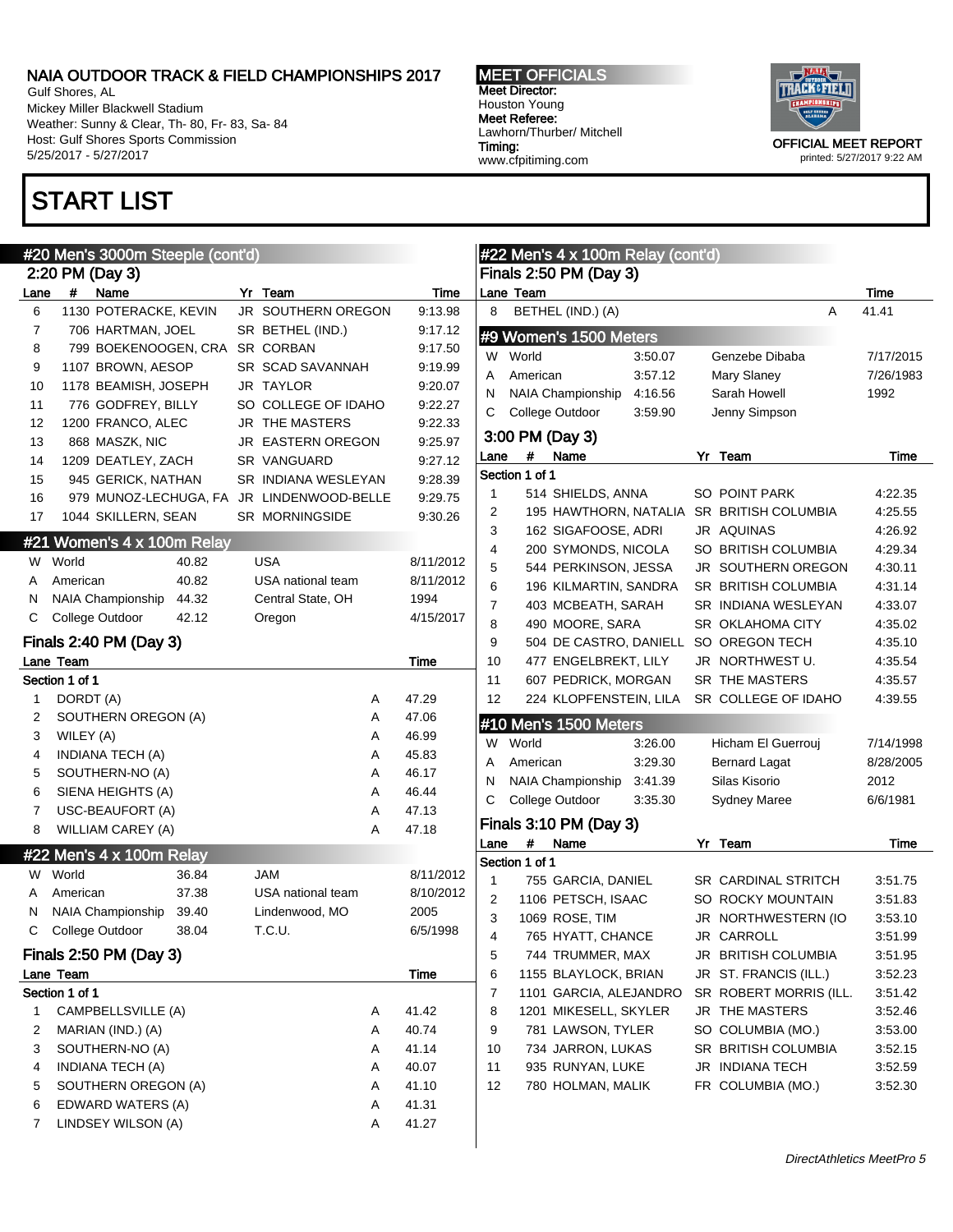Gulf Shores, AL Mickey Miller Blackwell Stadium Weather: Sunny & Clear, Th- 80, Fr- 83, Sa- 84 Host: Gulf Shores Sports Commission 5/25/2017 - 5/27/2017

# START LIST

#### MEET OFFICIALS Meet Director: Houston Young Meet Referee: Lawhorn/Thurber/ Mitchell Timing: www.cfpitiming.com



printed: 5/27/2017 9:22 AM

|                         | #15 Women's 100m Hurdles                   |       |                                            |                |                |                | #1 Women's 100 Meters (cont'd)            |       |                  |             |
|-------------------------|--------------------------------------------|-------|--------------------------------------------|----------------|----------------|----------------|-------------------------------------------|-------|------------------|-------------|
|                         | W World                                    | 12.20 | Keni Harrison                              | 7/22/2016      |                |                | Finals 3:50 PM (Day 3)                    |       |                  |             |
| A                       | American                                   | 12.26 | Brianna Rollins                            | 6/22/2013      | Lane           | #              | Name                                      |       | Yr Te            |             |
| N                       | NAIA Championship                          | 13.28 | <b>Crystal Bardge</b>                      | 2012           | $\overline{7}$ |                | 377 HOLMES, TIA                           |       | JR INI           |             |
| С                       | College Outdoor                            | 12.39 | Brianna Rollins                            | 6/8/2013       | 8              |                | 335 ENGLE, NATALI                         |       | JR FR            |             |
|                         | Finals 3:20 PM (Day 3)                     |       |                                            |                |                |                | #2 Men's 100 Meters                       |       |                  |             |
| Lane                    | #<br>Name                                  |       | Yr Team                                    | Time           | W              | World          |                                           | 9.58  |                  | Usa         |
|                         | Section 1 of 1                             |       |                                            |                | A              | American       |                                           | 9.69  |                  | <b>Tyso</b> |
| 1                       | 382 LOWMAN, SHERITA                        |       | FR INDIANA TECH                            | 14.24          | N              |                | NAIA Championship                         | 10.05 |                  | Dav         |
| 2                       | 372 CORREIA, LEONDRA                       |       | FR INDIANA TECH                            | 14.23          | С              |                | College Outdoor                           | 9.89  |                  | Ngo         |
| 3                       | 199 MOTSI, TANYA                           |       | SR BRITISH COLUMBIA                        | 14.09          |                |                | <b>Finals 4:00 PM (Day 3)</b>             |       |                  |             |
| 4                       | 627 BRISCOE, TELECIA                       |       | FR WAYLAND BAPTIST                         | 13.83          | Lane           | #              | Name                                      |       | Yr Te            |             |
| 5                       | 635 PARKER, KARIS                          |       | JR WAYLAND BAPTIST                         | 13.87          |                | Section 1 of 1 |                                           |       |                  |             |
| 6                       | 654 DENNIE, RENAE                          |       | SO WILEY                                   | 14.13          | 1              |                | 926 MOORE, KEJAVON                        |       | JR INI           |             |
| $\overline{7}$          | 282 BRAMHALL, RACHEL                       |       | SR DOANE                                   | 14.11          | 2              |                | 1250 PALMER, ORAINE                       |       | SO WI            |             |
| 8                       | 279 NEWMAN, SASHA                          |       | JR DILLARD                                 | 14.19          | 3              |                | 936 SHARBAHN, WAYNE                       |       | SR IN            |             |
|                         | #16 Men's 110m Hurdles                     |       |                                            |                | 4              |                | 1249 MORAIN, MORIBA                       |       | JR WI            |             |
|                         | W World                                    | 12.80 | <b>Aries Merritt</b>                       | 9/7/2012       | 5              |                | 1223 HANDSBOROUGH, KA                     |       | SR W             |             |
| A                       | American                                   | 12.80 | <b>Aries Merritt</b>                       | 9/7/2012       | 6              |                | 1227 SCRUGGS, JUSTIN                      |       | SR W             |             |
| N                       | <b>NAIA Championship</b>                   | 13.74 | Dominique DeGrammont                       | 2003           | 7              |                | 1127 EAST, MATT                           |       | SR SC            |             |
| С                       | College Outdoor                            | 13.00 | Renaldo Nehemiah                           | 5/6/1979       | 8              |                | 1253 RALPH, QUINN-LEE                     |       | SR WI            |             |
|                         | Finals 3:30 PM (Day 3)                     |       |                                            |                |                |                | #17 Women's 400m Hurdles                  |       |                  |             |
| Lane                    | #<br>Name                                  |       | Yr Team                                    | Time           | W              | World          |                                           | 52.34 |                  | Yuli        |
|                         | Section 1 of 1                             |       |                                            |                | A              | American       |                                           | 52.47 |                  | Lasl        |
| $\mathbf{1}$            | 824 CHORRO, JOSE                           |       | SR DICKINSON ST.                           | 14.50          | N              |                | NAIA Championship                         | 55.14 |                  | Deo         |
| $\overline{\mathbf{c}}$ | 1187 HAWKINS, CHAZ                         |       | JR TENNESSEE WESLEY                        | 14.38          | С              |                | College Outdoor                           | 53.21 |                  | Kori        |
| 3                       | 1177 ANTHONY, CALEB                        |       | FR TAYLOR                                  | 14.33          |                |                |                                           |       |                  |             |
| 4                       | 1018 GRAHAM, CHRISTOP                      |       | SR MIDAMERICA NAZARE                       | 14.29          |                |                | Finals 4:10 PM (Day 3)                    |       |                  |             |
| 5                       | 877 ELLIOT, III, CARL                      |       | FR EDWARD WATERS                           | 14.33          | Lane           | #              | Name                                      |       | Yr Te            |             |
| 6                       | 938 STANLEY, TREVOR                        |       | SR INDIANA TECH                            | 14.36          |                | Section 1 of 1 |                                           |       |                  |             |
| $\overline{7}$          | 1023 RIHA, MICHAL                          |       | SO MIDAMERICA NAZARE                       | 14.44          | 1              |                | 631 FLORES, ALEXIS                        |       | JR W             |             |
| 8                       |                                            |       | 978 HERRING, CHRISTIAN SR LINDENWOOD-BELLE | 14.50          | 2<br>3         |                | 279 NEWMAN, SASHA<br>282 BRAMHALL, RACHEL |       | JR DII<br>SR DO  |             |
|                         | #1 Women's 100 Meters                      |       |                                            |                | 4              |                | 549 GREEN, SHANTAE                        |       | JR SC            |             |
|                         | W World                                    | 10.49 | Florence Griffith-Joyner                   | 8/16/1988      | 5              |                | 558 NEEDHAM, TAYLOR                       |       | JR SC            |             |
| Α                       | American                                   | 10.49 | Florence Griffith Joyner                   | 7/16/1988      | 6              |                | 552 SMIKLE, KIMONA                        |       | SO <sub>SC</sub> |             |
| N.                      | NAIA Championship 11.28                    |       | Jura Levy                                  | 5/24/2014      | 7              |                | 283 BRANNAGAN, KALYN                      |       | JR DC            |             |
| С                       | College Outdoor                            | 10.78 | Dawn Sowell                                | 6/2/1989       | 8              |                | 571 SMITH, MOLLY JO                       |       | SR ST            |             |
|                         |                                            |       |                                            |                |                |                |                                           |       |                  |             |
|                         | Finals 3:50 PM (Day 3)                     |       |                                            |                |                |                | #18 Men's 400m Hurdles                    |       |                  |             |
| Lane                    | #<br>Name                                  |       | Yr Team                                    | Time           |                | W World        |                                           | 46.78 |                  | Kev         |
|                         | Section 1 of 1                             |       |                                            |                | Α              | American       |                                           | 46.78 |                  | Kev         |
| 1                       | 522 GARDNER, ASIA                          |       | FR SIENA HEIGHTS                           | 11.92          | N              |                | NAIA Championship                         | 49.51 |                  | Pat         |
| 2                       | 462 BRINSON, JONINA                        |       | JR MOBILE                                  | 11.87          | С              |                | College Outdoor                           | 47.56 |                  | Kerr        |
| 3<br>4                  | 632 HOLLINS, E'KEISHA                      |       | JR WAYLAND BAPTIST                         | 11.81          |                |                | <b>Finals 4:20 PM (Day 3)</b>             |       |                  |             |
| 5                       | 397 WOODS, BRIANNA<br>619 WILLIAMS, J'HARI |       | SR INDIANA TECH<br>FR USC-BEAUFORT         | 11.64          | Lane           | #              | Name                                      |       | <u>Yr Te</u>     |             |
| 6                       | 634 JOHNSON, DEVIN                         |       | FR WAYLAND BAPTIST                         | 11.79<br>11.82 |                | Section 1 of 1 |                                           |       |                  |             |
|                         |                                            |       |                                            |                |                |                | AACA DEEMTOMA HAOIZ                       |       | 0000             |             |

|      | $\frac{1}{2}$            |       |    |                        |           |
|------|--------------------------|-------|----|------------------------|-----------|
|      | Finals 3:50 PM (Day 3)   |       |    |                        |           |
| Lane | Name<br>#                |       |    | Yr Team                | Time      |
| 7    | 377 HOLMES, TIA          |       |    | JR INDIANA TECH        | 11.86     |
| 8    | 335 ENGLE, NATALI        |       |    | JR FRIENDS             | 11.88     |
|      | #2 Men's 100 Meters      |       |    |                        |           |
| W    | World                    | 9.58  |    | Usain Bolt             | 8/16/2009 |
| A    | American                 | 9.69  |    | <b>Tyson Gay</b>       | 9/20/2009 |
| N    | NAIA Championship        | 10.05 |    | Davidson Ezinwa        | 1992      |
| С    | College Outdoor          | 9.89  |    | Ngoni Makusha          | 7/10/2001 |
|      | Finals 4:00 PM (Day 3)   |       |    |                        |           |
| Lane | Name<br>#                |       |    | Yr Team                | Time      |
|      | Section 1 of 1           |       |    |                        |           |
| 1    | 926 MOORE, KEJAVON       |       |    | JR INDIANA TECH        | 10.42     |
| 2    | 1250 PALMER, ORAINE      |       |    | SO WILEY               | 10.43     |
| 3    | 936 SHARBAHN, WAYNE      |       |    | <b>SR INDIANA TECH</b> | 10.34     |
| 4    | 1249 MORAIN, MORIBA      |       |    | JR WILEY               | 10.19     |
| 5    | 1223 HANDSBOROUGH, KA    |       |    | SR WAYLAND BAPTIST     | 10.33     |
| 6    | 1227 SCRUGGS, JUSTIN     |       |    | SR WAYLAND BAPTIST     | 10.42     |
| 7    | 1127 EAST, MATT          |       |    | SR SOUTHERN OREGON     | 10.49     |
| 8    | 1253 RALPH, QUINN-LEE    |       |    | SR WILEY               | 10.34     |
|      | #17 Women's 400m Hurdles |       |    |                        |           |
| W    | World                    | 52.34 |    | Yuliya Pechenkina      | 8/8/2003  |
| A    | American                 | 52.47 |    | Lashinda Demus         | 9/1/2011  |
| N    | NAIA Championship        | 55.14 |    | Deon Hemmings          | 1993      |
| C    | College Outdoor          | 53.21 |    | Kori Carter            | 6/7/2013  |
|      | Finals 4:10 PM (Day 3)   |       |    |                        |           |
| Lane | Name<br>#                |       | Yr | Team                   | Time      |
|      | Section 1 of 1           |       |    |                        |           |
| 1    | 631 FLORES, ALEXIS       |       |    | JR WAYLAND BAPTIST     | 1:01.74   |
| 2    | 279 NEWMAN, SASHA        |       |    | JR DILLARD             | 1:01.47   |
| 3    | 282 BRAMHALL, RACHEL     |       |    | SR DOANE               | 1:01.31   |
| 4    | 549 GREEN, SHANTAE       |       |    | JR SOUTHERN-NO         | 1:00.71   |
| 5    | 558 NEEDHAM, TAYLOR      |       |    | JR SOUTHWESTERN (KA    | 1:00.87   |
| 6    | 552 SMIKLE, KIMONA       |       |    | SO SOUTHERN-NO         | 1:01.63   |
| 7    | 283 BRANNAGAN, KALYN     |       |    | JR DOANE               | 1:01.63   |
| 8    | 571 SMITH, MOLLY JO      |       |    | SR ST. AMBROSE         | 1:01.73   |
|      | #18 Men's 400m Hurdles   |       |    |                        |           |
| W    | World                    | 46.78 |    | Kevin Young            | 8/6/1992  |
| Α    | American                 | 46.78 |    | Kevin Young            | 8/6/1992  |
| Ν    | NAIA Championship        | 49.51 |    | Pat Brown              | 2005      |
| С    | College Outdoor          | 47.56 |    | Kerron Clement         | 6/11/2005 |
|      | Finale 1:20 DM $(Day 3)$ |       |    |                        |           |
|      |                          |       |    |                        |           |

1 1151 REEMTSMA, JACK SO ST. AMBROSE 53.56 DirectAthletics MeetPro 6

Yr Team Time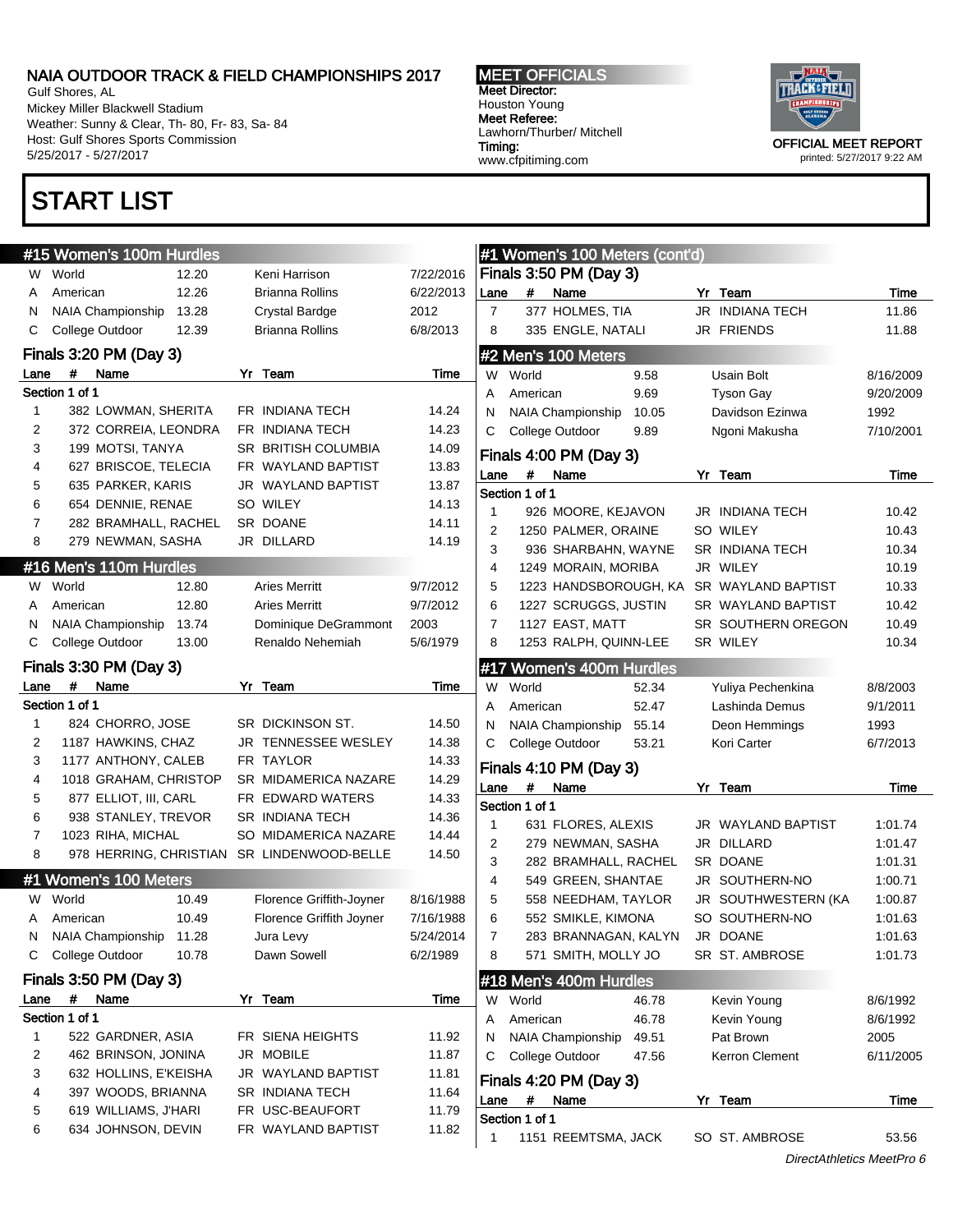Gulf Shores, AL Mickey Miller Blackwell Stadium Weather: Sunny & Clear, Th- 80, Fr- 83, Sa- 84 Host: Gulf Shores Sports Commission 5/25/2017 - 5/27/2017

MEET OFFICIALS Meet Director: Houston Young Meet Referee: Lawhorn/Thurber/ Mitchell Timing: www.cfpitiming.com



printed: 5/27/2017 9:22 AM

|                |                     | #18 Men's 400m Hurdles (cont'd)                     |       |                                           |             |                |                | #7 Women's 800 Meters  |         |                                           |           |
|----------------|---------------------|-----------------------------------------------------|-------|-------------------------------------------|-------------|----------------|----------------|------------------------|---------|-------------------------------------------|-----------|
|                |                     | Finals 4:20 PM (Day 3)                              |       |                                           |             | W              | World          |                        | 1:53.28 | Jarmila Kratochvilova                     | 7/26/1983 |
| Lane           | #                   | Name                                                |       | Yr Team                                   | Time        | Α              | American       |                        | 1:56.40 | <b>Jearl Miles Clark</b>                  | 8/11/1999 |
| 2              |                     | 985 MURPHY, CAMERON                                 |       | JR LINDSEY WILSON                         | 53.35       | N              |                | NAIA Championship      | 2:02.12 | <b>Helen Crofts</b>                       | 2011      |
| 3              |                     | 1058 RANDLE, TJ                                     |       | JR NORTHWEST U.                           | 53.31       | С              |                | College Outdoor        | 1:59.10 | Raevyn Rogers                             | 4/15/2017 |
| 4              |                     | 888 SMITH, SHAKEEM                                  |       | FR FLORIDA MEMORIAL                       | 52.71       |                |                | Finals 4:50 PM (Day 3) |         |                                           |           |
| 5              |                     | 681 THOMPSON, JORDAN SO ALLEN                       |       |                                           | 53.11       | Lane           | $\#$           | Name                   |         | Yr Team                                   | Time      |
| 6              |                     | 1097 CAMPBELL, CLINTON                              |       | JR RIO GRANDE                             | 53.19       |                | Section 1 of 1 |                        |         |                                           |           |
| 7              |                     | 1213 ROGERS, NOAH                                   |       | JR VANGUARD                               | 54.01       | $\mathbf{1}$   |                | 609 JOURDAN, ASHLEY    |         | <b>SR TRINITY CHRISTIAN</b>               | 2:13.47   |
| 8              |                     | 797 WIECHMAN, LUCAS                                 |       | SR CONCORDIA (NEB.)                       | 53.38       | 2              |                | 638 WILLIAMS, ELIZABET |         | FR WAYLAND BAPTIST                        | 2:12.40   |
|                |                     | #5 Women's 400 Meters                               |       |                                           |             | 3              |                | 480 BOSCH, KATIE       |         | JR NORTHWESTERN (IO                       | 2:11.80   |
| W              | World               |                                                     | 47.60 | Marita Koch                               | 10/6/1985   | 4              |                | 514 SHIELDS, ANNA      |         | SO POINT PARK                             | 2:10.53   |
| Α              | American            |                                                     | 48.70 | Sandi Richards                            | 9/17/2006   | 5              |                | 453 SEGRAVE, HANNAH    |         | <b>SR MILLIGAN</b>                        | 2:11.61   |
| N              |                     | NAIA Championship                                   | 51.44 | <b>Fatimat Yusuf</b>                      | 1996        | 6              |                | 162 SIGAFOOSE, ADRI    |         | JR AQUINAS                                | 2:12.25   |
| С              |                     | College Outdoor                                     | 49.71 | Courtney Okolo                            | 4/23/2016   | 7              |                | 493 BEEZHOLD, ALEXA    |         | JR OLIVET NAZARENE                        | 2:12.63   |
|                |                     |                                                     |       |                                           |             | 8              |                | 637 SOSA, SILVIA       |         | JR WAYLAND BAPTIST                        | 2:13.40   |
|                |                     | Finals 4:30 PM (Day 3)                              |       |                                           |             |                |                |                        |         |                                           |           |
| Lane           | #<br>Section 1 of 1 | Name                                                |       | Yr Team                                   | <b>Time</b> |                | W World        | #8 Men's 800 Meters    | 1:40.91 | David Rudisha                             | 2012      |
| 1              |                     |                                                     |       | SO XAVIER-LOUISIANA                       | 57.31       | A              | American       |                        | 1:42.60 |                                           | 8/28/1985 |
| 2              |                     | 676 WILLIAMS, ARIANE                                |       | SO INDIANA TECH                           | 56.98       |                |                | NAIA Championship      | 1:46.10 | Johnny Gray<br>Kenneth Koech              | 1999      |
|                |                     | 384 MOODY, AYANNA<br>308 VELGERSDYK, MIRAN JR DORDT |       |                                           |             | N              |                | College Outdoor        |         |                                           |           |
| 3              |                     | 550 HYLTON, SHADAE                                  |       |                                           | 55.99       | С              |                |                        | 1:43.55 | Donavan Brazier                           | 6/16/2010 |
| 4              |                     |                                                     |       | JR SOUTHERN-NO                            | 54.82       |                |                | Finals 5:00 PM (Day 3) |         |                                           |           |
| 5              |                     | 657 POLEON, NATASHA                                 |       | SO WILEY                                  | 55.59       | Lane           | #              | Name                   |         | Yr Team                                   | Time      |
| 6              |                     | 580 MOODY, JENNA                                    |       | JR ST. FRANCIS (ILL.)                     | 55.71       |                | Section 1 of 1 |                        |         |                                           |           |
| $\overline{7}$ |                     | 395 WILSON, APRIL                                   |       | <b>SR INDIANA TECH</b>                    | 57.58       | 1              |                | 916 ADAIR, MATT        |         | <b>SR INDIANA TECH</b>                    | 1:52.85   |
| 8              |                     | 528 MOORE, ALEXIS                                   |       | JR SIENA HEIGHTS                          | 56.74       | 2              |                | 1251 PARKS, SHEVAN     |         | FR WILEY                                  | 1:52.65   |
|                |                     | #6 Men's 400 Meters                                 |       |                                           |             | 3              |                | 735 KRAMER, RHYS       |         | FR BRITISH COLUMBIA                       | 1:52.45   |
| W.             | World               |                                                     | 43.03 | Wayde van Niekirk                         | 8/14/2016   | 4              |                | 1185 CHOATE, BRYCE     |         | SO TENNESSEE WESLEY                       | 1:50.97   |
| A              | American            |                                                     | 43.18 | Michael Johnson                           | 8/26/1999   | 5              |                | 1245 EDGAR, MARBEQ     |         | JR WILEY                                  | 1:50.98   |
| N              |                     | <b>NAIA Championship</b>                            | 45.07 | Devon Morris                              | 1986        | 6              |                | 1121 RODDEN, BRENT     |         | SO SIENA HEIGHTS                          | 1:51.14   |
| С              |                     | College Outdoor                                     | 44.00 | <b>Quincy Watts</b>                       | 6/6/1992    | $\overline{7}$ |                | 734 JARRON, LUKAS      |         | SR BRITISH COLUMBIA                       | 1:52.75   |
|                |                     | Finals 4:40 PM (Day 3)                              |       |                                           |             | 8              |                |                        |         | 953 ALLEN, DONTAYEOUS SR JARVIS CHRISTIAN | 1:51.32   |
| Lane           | #                   | Name                                                |       | Yr Team                                   | Time        |                |                | #3 Women's 200 Meters  |         |                                           |           |
|                | Section 1 of 1      |                                                     |       |                                           |             | W              | World          |                        | 21.34   | Florence Griffith-Joyner                  | 9/29/1988 |
| 1              |                     |                                                     |       | 1228 SKHOSANA, SONWAB SO WAYLAND BAPTIST  | 48.15       | A              | American       |                        | 21.34   | Florence Griffith Joyner                  | 9/29/1988 |
| 2              |                     | 1149 OHIOZE, MICHAEL                                |       | SR ST. AMBROSE                            | 47.73       | N              |                | NAIA Championship      | 23.10   | Sevethedn Fynes                           |           |
| 3              |                     | 1138 THOMPSON, JAHNOY                               |       | SO SOUTHERN-NO                            | 47.54       | С              |                | College Outdoor        | 22.04   | Dawn Sowell                               | 6/2/1989  |
| 4              |                     | 1254 SHEARMAN, KIMORIE FR WILEY                     |       |                                           | 47.10       |                |                | Finals 5:10 PM (Day 3) |         |                                           |           |
| 5              |                     | 1231 CLARKE, JORDAN                                 |       | SR WEBBER                                 | 47.44       |                | $\pmb{\#}$     |                        |         | Yr Team                                   |           |
| 6              |                     | 1246 HAMILTON, RAJAY                                |       | JR WILEY                                  | 47.45       | Lane           |                | Name                   |         |                                           | Time      |
| 7              |                     | 1224 HINDS, TRE                                     |       | SO WAYLAND BAPTIST                        | 47.85       |                | Section 1 of 1 |                        |         |                                           |           |
| 8              |                     |                                                     |       | 1230 TURNER, DEMETRIUS FR WAYLAND BAPTIST | 47.96       | 1              |                | 512 FLETCHER, JEROSAN  |         | JR PARK U.                                | 24.61     |
|                |                     |                                                     |       |                                           |             | 2              |                | 657 POLEON, NATASHA    |         | SO WILEY                                  | 24.20     |
|                |                     |                                                     |       |                                           |             | 3              |                | 397 WOODS, BRIANNA     |         | SR INDIANA TECH                           | 23.98     |
|                |                     |                                                     |       |                                           |             | 4              |                | 547 BOLTON, ARGYANA    |         | FR SOUTHERN-NO                            | 23.85     |
|                |                     |                                                     |       |                                           |             | 5              |                | 619 WILLIAMS, J'HARI   |         | FR USC-BEAUFORT                           | 23.94     |
|                |                     |                                                     |       |                                           |             | 6              |                | 634 JOHNSON, DEVIN     |         | FR WAYLAND BAPTIST                        | 24.19     |

## START LIST

DirectAthletics MeetPro 7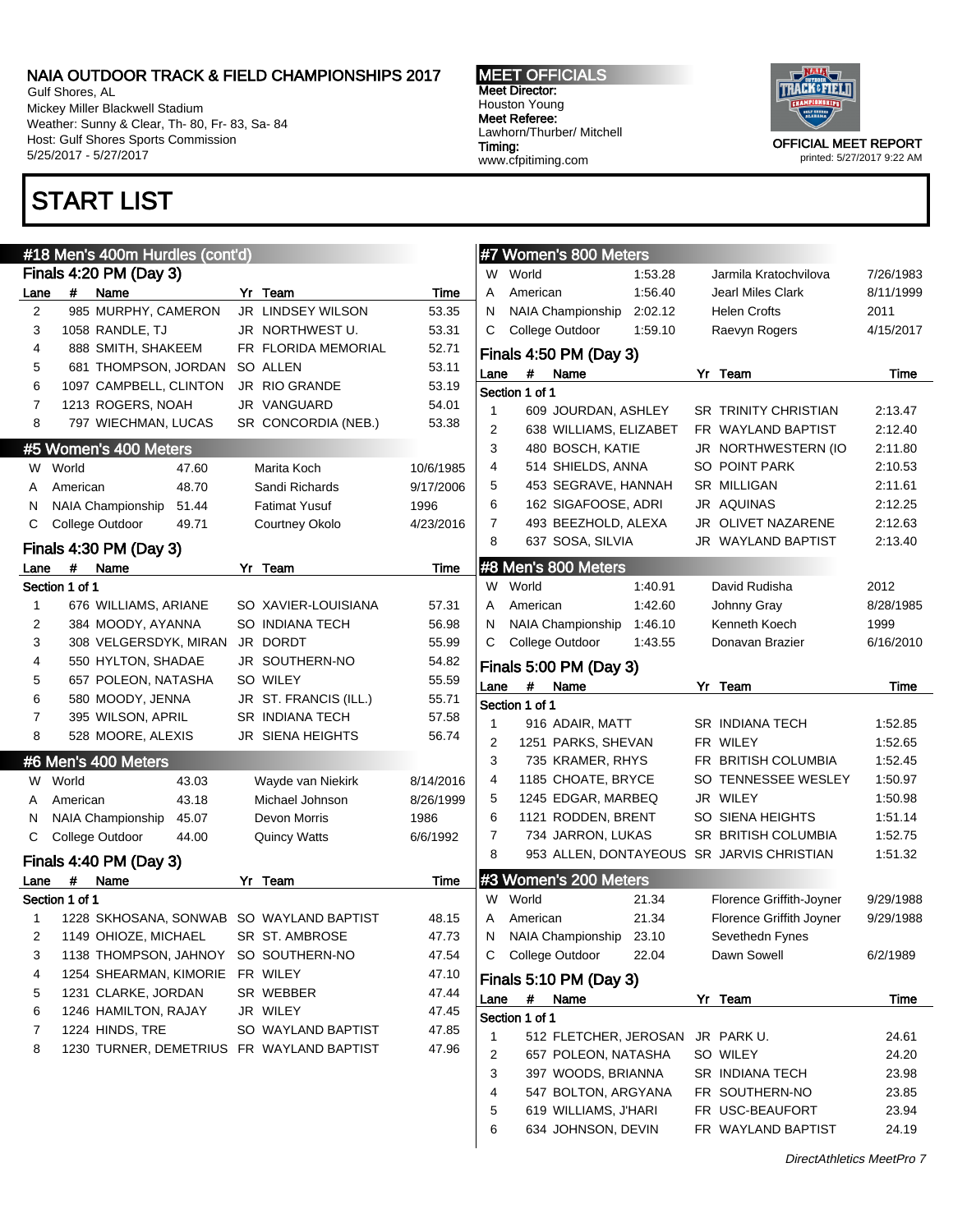Gulf Shores, AL Mickey Miller Blackwell Stadium Weather: Sunny & Clear, Th- 80, Fr- 83, Sa- 84 Host: Gulf Shores Sports Commission 5/25/2017 - 5/27/2017

# START LIST

## #3 Women's 200 Meters (cont'd)

|      | $\sim$ $\sim$ $\sim$<br>Finals 5:10 PM (Day 3) |                         |          |    |                                           |           |  |  |  |
|------|------------------------------------------------|-------------------------|----------|----|-------------------------------------------|-----------|--|--|--|
| Lane | #                                              | Name                    |          |    | Yr Team                                   | Time      |  |  |  |
| 7    |                                                | 260 BRAY, PAIGE         |          |    | JR CULVER-STOCKTON                        | 24.52     |  |  |  |
| 8    |                                                | 522 GARDNER, ASIA       |          |    | FR SIENA HEIGHTS                          | 24.61     |  |  |  |
|      |                                                | #4 Men's 200 Meters     |          |    |                                           |           |  |  |  |
| W    | World                                          |                         | 19.19    |    | Usain Bolt                                | 8/20/2009 |  |  |  |
| A    | American                                       |                         | 19.32    |    | Michael Johnson                           | 8/1/1996  |  |  |  |
| Ν    |                                                | NAIA Championship       | 20.57    |    | Innocent Egbunike                         | 1985      |  |  |  |
| С    |                                                | College Outdoor         | 19.69    |    | <b>Walter Dix</b>                         | 5/25/2007 |  |  |  |
|      |                                                | Finals 5:20 PM (Day 3)  |          |    |                                           |           |  |  |  |
| Lane | #                                              | Name                    |          | Yr | Team                                      | Time      |  |  |  |
|      | Section 1 of 1                                 |                         |          |    |                                           |           |  |  |  |
| 1    |                                                | 1253 RALPH, QUINN-LEE   |          |    | <b>SR WILEY</b>                           | 21.19     |  |  |  |
| 2    |                                                | 1138 THOMPSON, JAHNOY   |          |    | SO SOUTHERN-NO                            | 20.90     |  |  |  |
| 3    |                                                | 938 STANLEY, TREVOR     |          |    | <b>SR INDIANA TECH</b>                    | 21.09     |  |  |  |
| 4    |                                                | 1249 MORAIN, MORIBA     |          |    | JR WILEY                                  | 20.82     |  |  |  |
| 5    |                                                | 1223 HANDSBOROUGH, KA   |          |    | SR WAYLAND BAPTIST                        | 20.95     |  |  |  |
| 6    |                                                | 981 HALLMON, KEVIN      |          |    | SO LINDSEY WILSON                         | 21.12     |  |  |  |
| 7    |                                                | 987 ROBINSON, DEQUAN    |          |    | FR LINDSEY WILSON                         | 21.15     |  |  |  |
| 8    |                                                | 1254 SHEARMAN, KIMORIE  |          |    | FR WILEY                                  | 21.18     |  |  |  |
|      |                                                | #11 Women's 5000 Meters |          |    |                                           |           |  |  |  |
| W    | World                                          |                         | 14:11.15 |    | <b>Tirunesh Dibba</b>                     |           |  |  |  |
| A    | American                                       |                         | 14:44.76 |    | Molly Huddle                              | 8/27/2010 |  |  |  |
| Ν    |                                                | NAIA Championship       | 16:20.97 |    | Mirian Kaumba                             |           |  |  |  |
| С    |                                                | College Outdoor         | 15:07.64 |    | Jenny Simpson                             | 5/2/2009  |  |  |  |
|      |                                                | Finals 5:30 PM (Day 3)  |          |    |                                           |           |  |  |  |
| Lane | #                                              | Name                    |          | Yr | Team                                      | Time      |  |  |  |
|      | Section 1 of 1                                 |                         |          |    |                                           |           |  |  |  |
| 1    |                                                | 519 HAVRANEK, ANNA      |          |    | <b>JR SHAWNEE STATE</b>                   | 18:15.35  |  |  |  |
| 2    |                                                | 476 VALLAIRE, SHEA      |          |    | <b>JR NORTHWEST CHRISTI</b>               | 18:15.51  |  |  |  |
| 3    |                                                |                         |          |    | 195 HAWTHORN, NATALIA SR BRITISH COLUMBIA | 18:14.66  |  |  |  |
| 4    |                                                | 191 AU, ENID            |          |    | SO BRITISH COLUMBIA                       | 18:35.25  |  |  |  |
| 5    |                                                | 587 WILLGING, ELLIE     |          |    | SO ST. XAVIER                             | 18:13.54  |  |  |  |
| 6    |                                                | 228 VITALE-SULLIVAN, M  |          |    | FR COLLEGE OF IDAHO                       | 18:36.19  |  |  |  |
| 7    |                                                | 544 PERKINSON, JESSA    |          |    | JR SOUTHERN OREGON                        | 18:31.51  |  |  |  |
| 8    |                                                | 470 BROWN, SIERRA       |          |    | SR NORTHWEST CHRISTI                      | 18:36.81  |  |  |  |
| 9    |                                                | 517 KEARNEY, EMILY      |          |    | FR SCAD ATLANTA                           | 18:15.55  |  |  |  |
| 10   |                                                | 232 JOHNSTON, STEPHA    |          |    | JR CONCORDIA (MICH.)                      | 18:40.79  |  |  |  |
| 11   |                                                | 605 FRANKIAN, ABIGAIL   |          |    | <b>JR THE MASTERS</b>                     | 18:44.42  |  |  |  |
| 12   |                                                | 633 JEMELI, JACKLINE    |          |    | SO WAYLAND BAPTIST                        | 18:41.63  |  |  |  |
| 13   |                                                | 487 CASSAR, BROOKE      |          |    | JR OKLAHOMA CITY                          | 18:20.49  |  |  |  |
| 14   |                                                | 326 DORN, KEILI         |          |    | SO EMBRY-RIDDLE ARIZ                      | 18:38.64  |  |  |  |
| 15   |                                                | 478 ESTABROOK, SARAH    |          |    | JR NORTHWEST U.                           | 18:16.36  |  |  |  |
| 16   |                                                | 538 KASTER, JULIA       |          |    | SO SOUTHEASTERN U.                        | 18:44.78  |  |  |  |

MEET OFFICIALS Meet Director: Houston Young Meet Referee: Lawhorn/Thurber/ Mitchell Timing: www.cfpitiming.com



|      | #12 Men's 5000 Meters            |          |    |                             |   |           |
|------|----------------------------------|----------|----|-----------------------------|---|-----------|
| W    | World                            | 12:37.35 |    | Kenenisa Bekele             |   | 5/31/2004 |
| A    | American                         | 12:53.60 |    | <b>Bernard Lagat</b>        |   | 7/22/2011 |
| Ν    | NAIA Championship                | 13:41.81 |    | Julius Randich              |   | 1993      |
| C    | College Outdoor                  | 13:08.4h |    | Henry Rono                  |   | 4/8/1978  |
|      | Finals 5:55 PM (Day 3)           |          |    |                             |   |           |
| Lane | Name<br>#                        |          | Yr | Team                        |   | Time      |
|      | Section 1 of 1                   |          |    |                             |   |           |
| 1    | 1182 HALL, MATT                  |          |    | SR TAYLOR                   |   | 15:07.02  |
| 2    | 1068 NORRIS, WILL                |          |    | SR NORTHWESTERN (IO         |   | 15:25.76  |
| 3    | 1056 KRAAL, GARRETT              |          |    | <b>JR NORTHWEST CHRISTI</b> |   | 15:06.32  |
| 4    | 746 BOONE, TYLER                 |          |    | SR BRYAN                    |   | 15:19.37  |
| 5    | 731 GAY, JOHN                    |          |    | JR BRITISH COLUMBIA         |   | 15:21.86  |
| 6    | 697 THOMAS, JACKSON              |          |    | <b>SR BACONE</b>            |   | 15:24.01  |
| 7    | 733 HOOTON, JESSE                |          |    | SR BRITISH COLUMBIA         |   | 15:06.17  |
| 8    | 950 REINKING, JACOB              |          |    | SR INDIANA WESLEYAN         |   | 15:07.66  |
| 9    | 751 SANDIDGE, ADAM               |          |    | JR CAMPBELLSVILLE           |   | 15:15.69  |
| 10   | 1257 KIPCHUMBA, GEOFFR           |          |    | JR WILLIAM CAREY            |   | 15:06.01  |
| 11   | 803 DE YOUNG, COLIN              |          |    | FR CORNERSTONE              |   | 15:30.61  |
| 12   | 779 WALKER, DYLAN                |          |    | SR COLLEGE OF IDAHO         |   | 15:10.96  |
| 13   | 718 THOMPSON, RYAN               |          |    | SO BIOLA                    |   | 15:27.61  |
| 14   | 738 MILIC, MICHAEL               |          |    | FR BRITISH COLUMBIA         |   | 15:08.61  |
| 15   | 971 RYAN, NOLAN                  |          |    | JR LEWIS-CLARK              |   | 15:08.25  |
| 16   | 737 LUMB, KIERAN                 |          |    | FR BRITISH COLUMBIA         |   | 15:07.67  |
|      | #23 Women's 4 x 400m Relay       |          |    |                             |   |           |
| W    | World                            | 3:15.17  |    | URS                         |   | 10/1/1988 |
| A    | American                         | 3:15.51  |    | USA national team           |   | 10/1/1988 |
| Ν    | NAIA Championship                | 3:33.46  |    | Southern- New Orleans       |   | 1994      |
| С    | College Outdoor                  | 3:23.75  |    | Texas                       |   | 4/3/2004  |
|      | Finals 6:15 PM (Day 3)           |          |    |                             |   |           |
|      | Lane Team                        |          |    |                             |   | Time      |
|      | Section 1 of 1                   |          |    |                             |   |           |
| 1    | DILLARD (A)                      |          |    |                             | A | 3:49.93   |
| 2    | <b>WAYLAND BAPTIST (A)</b>       |          |    |                             | A | 3:48.52   |
| 3    | <b>INDIANA TECH (A)</b>          |          |    |                             | A | 3:46.75   |
| 4    | SOUTHERN-NO (A)                  |          |    |                             | A | 3:45.03   |
| 5    | WILEY (A)                        |          |    |                             | A | 3:46.01   |
| 6    | CARROLL (A)                      |          |    |                             | A | 3:47.56   |
| 7    | DORDT (A)                        |          |    |                             | A | 3:49.58   |
| 8    | XAVIER-LOUISIANA (A)             |          |    |                             | A | 3:49.76   |
|      | #24 Men's $4 \times 400$ m Relay |          |    |                             |   |           |
| W    | World                            | 2:54.29  |    | USA                         |   | 8/22/1993 |
| A    | American                         | 2:54.29  |    | USA national team           |   | 8/22/1993 |
| N    | NAIA Championship                | 3:05.40  |    | Mississippi Valley State    |   | 1981      |
| С    | College Outdoor                  | 2:59.59  |    | L.S.U.                      |   | 6/11/2005 |